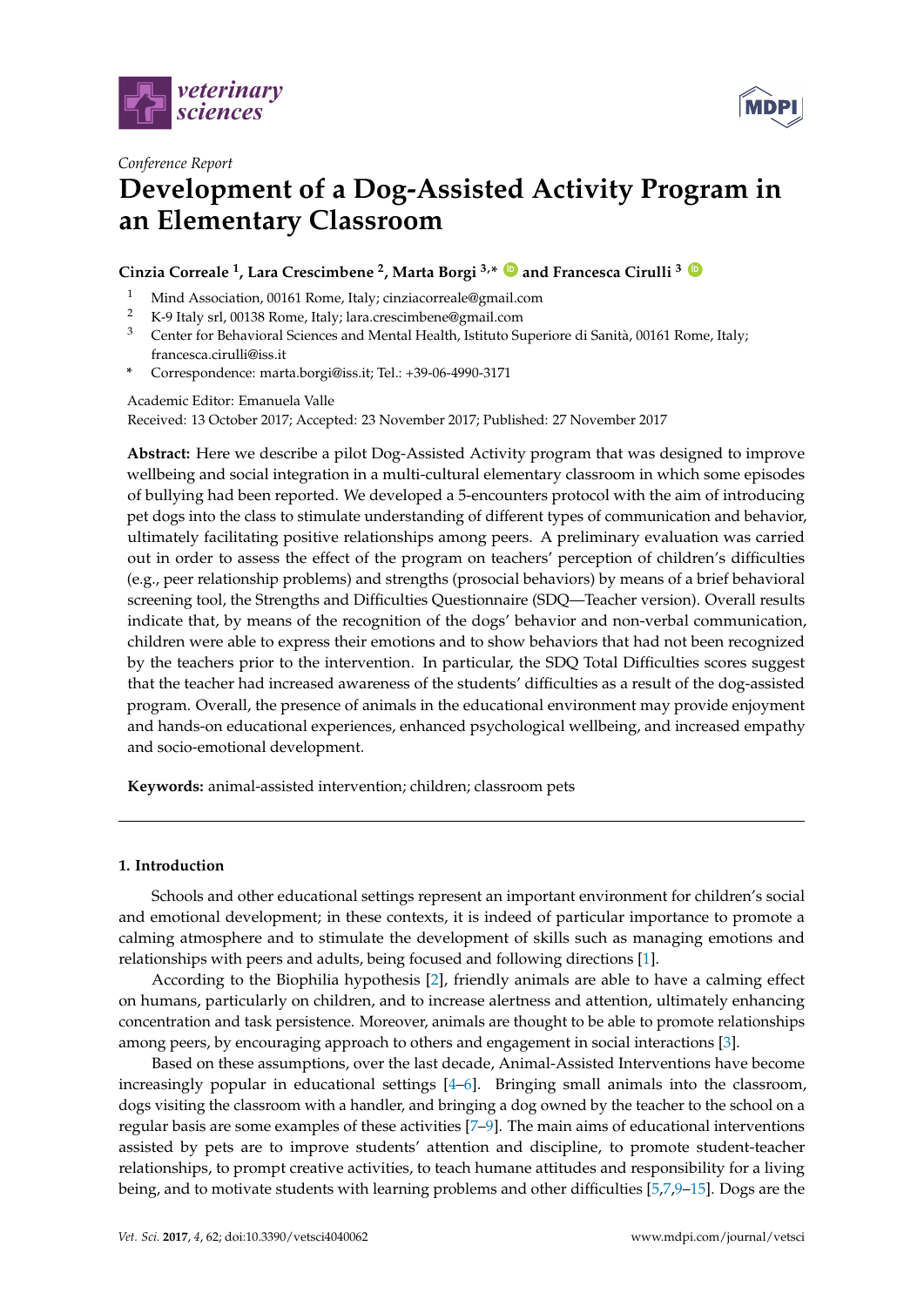most popular pet, possibly because of their ability to act as a "social lubricant", and to provide a calm atmosphere, as well as their value as rewards and motivators [\[9,](#page-5-2)[16](#page-5-5)[,17\]](#page-5-6).

Here, we describe a pilot Dog-Assisted Activity program that was designed to improve wellbeing and social integration in a multi-cultural elementary classroom in which some episodes of bullying had been reported. The intervention was prompted by a specific request from the special educational needs teacher who was attempting to find strategies for positive classroom management. In particular, the teacher reported some difficulties in managing behavioral problems and stress manifestations in children, and in identifying students who were more in need of support, as well as in focusing on students' strengths, in order to create an inclusive climate and promote social integration into the classroom.

To respond to the teacher's requests, we developed a 5-encounters protocol with the aim of enhancing the observation, knowledge and understanding of the value of what is "different" (i.e., of a different species) in children, to enhance children's understanding of different types of communication, and to facilitate positive relationships among peers through the mediation of the dog. A preliminary evaluation of the intervention was carried out. In particular, here we propose the use of a brief behavioral screening (SDQ) that covers a range of attributes including children's difficulties (e.g., peer relationship problems) and strengths (prosocial behavior), as observed by the teacher.

#### **2. Methods**

The intervention took place in a public elementary school located in Rome, Italy. Twenty-one children (12 males, 9 females) between 9 and 10 years old were involved. One child had a diagnosis of Specific Learning Disorder. The intervention consisted in 5 biweekly encounters. Each encounter lasted 1 h and a half. The team in charge of the activity was composed by 2 dogs (1 English setter called "Brenno" and 1 Miniature pinscher called "Otello"), one dog handler, one educator and a psychologist for ecological observations and supervision. All team members received a three-level formal education according to the "National Guidelines for Animal Assisted Interventions" of the Italian Ministry of Health. These guidelines were drawn to deliver specific rules concerning the roles (and the training) of the animal handler, as well as of the teacher/educator, and give very clear indications as to how to monitor animal welfare. No Animal Ethics approval was needed, since no procedure (defined as "pain caused by the insertion of a needle") was performed on the animals, in compliance with European and relative National regulations for animal experimentation (Directive 2010/63/EU; Legislat. Decree no. 26, 4 March 2014). With regard to human ethical approval, according to the Italian Legislation, ethical consent is needed only for clinical trials (Legislat. Decree no. 211 of 24 June 2003, Transposition of Directive 2001/20/EC relating to the implementation of good clinical practice in the conduct of clinical trials on medicinal products for clinical use). The Istituto Superiore di Sanità is covered by an assurance of compliance (Human Subject Assurance Number: FWA0000413); a commitment to maintain policies and procedures for protecting the rights and welfare of human participants. Parents gave their informed consent for their children to participate to the program.

Before starting the intervention, some information about the two dogs (including some pictures) was provided to the children in order to help familiarize them with the animals. Moreover, participants were asked to fill a questionnaire in order to collect information about their familiarity with dogs, ownership, and their attitudes towards dogs. Activities proposed to students are shown in Table [1.](#page-2-0)

During the encounters, the educator actively engaged children in the activities, working individually or in groups. The dog handler helped children to observe dogs and to understand and interpret their behavior, as well as to interact properly with them (e.g., petting, approaching them). She was also in charge of monitoring animal welfare during the encounters and to promptly intervene in case the dogs manifested signs of stress (e.g., excessive manifestation of calm-signs, avoiding/redirecting behaviors, etc.) by interrupting the session (in case of persistent signs of stress) or by changing activity, keeping distance between the dog and the stressing stimulus. Teachers were always present and ready to respond to any request by children; they observed the encounters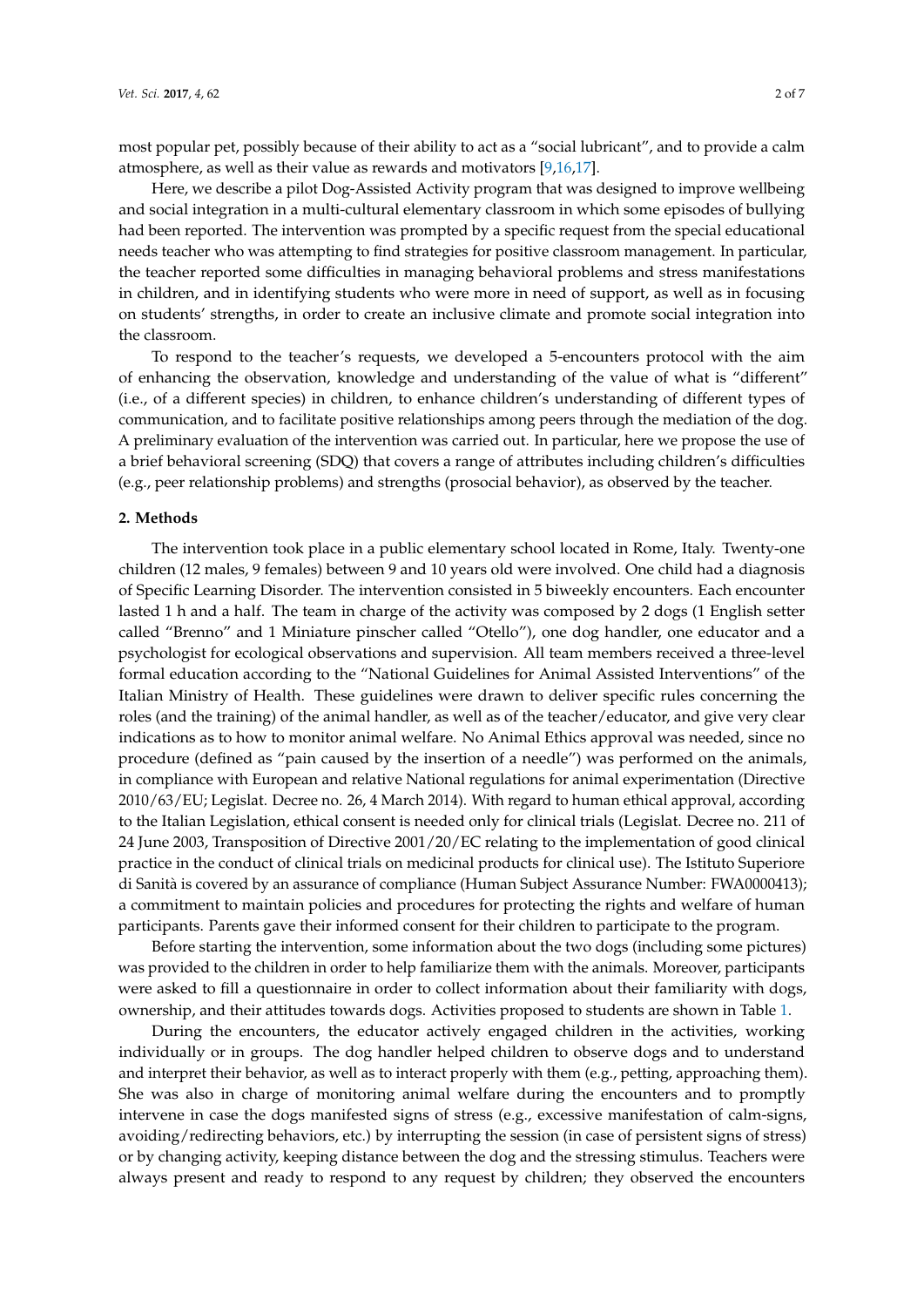"from the outside", and were not actively involved in the lesson. This allowed them to better observe all children; in particular, how they behaved with the dogs and the team members, and how they interacted with the other students. They were focusing on students' strengths and difficulties emerging during the encounters.

<span id="page-2-0"></span>

| Encounter                                                             | Goal                                                                                                                                          | <b>Activities</b>                                                                                                                            | <b>Results</b>                                                                                                                                                                                                                                                                                                                                                                                               |  |  |  |  |
|-----------------------------------------------------------------------|-----------------------------------------------------------------------------------------------------------------------------------------------|----------------------------------------------------------------------------------------------------------------------------------------------|--------------------------------------------------------------------------------------------------------------------------------------------------------------------------------------------------------------------------------------------------------------------------------------------------------------------------------------------------------------------------------------------------------------|--|--|--|--|
| 1st encounter: "Evolution:<br>from wolf to dog"                       | Observation, knowledge<br>and understanding of<br>the value of what is<br>"different".                                                        | Group session: watching<br>movies and images on<br>the topic of evolution of<br>the wolf and the<br>domestication of the dog.                | Children acquired further knowledge with<br>regard to the natural evolution of living<br>beings and dog domestication, including<br>the development of a bond with<br>human beings.                                                                                                                                                                                                                          |  |  |  |  |
| 2nd encounter:<br>"Exploring the world<br>through the sense of smell" | Putting oneself in<br>someone's shoes,<br>experience a different<br>point of view.                                                            | Playing with dogs:<br>blindfolded searching<br>activities by using the<br>sense of smell.                                                    | Children experimented a different way to<br>explore the world, mainly using the sense<br>of smell instead of vision, in order to<br>understand the psychological meaning of<br>"putting oneself in someone's shoes".                                                                                                                                                                                         |  |  |  |  |
| 3rd encounter:<br>"A thousand ways to<br>communicate"                 | Use of nonverbal<br>communication,<br>understanding the<br>importance of emotions<br>in communication.                                        | Team work: observation<br>of dog behaviors and<br>their categorization<br>(emotional categories:<br>happiness, sadness,<br>insecurity, etc). | Children, divided into 4 different groups<br>(teams), explored the range of emotions<br>that others can feel, through the recognition<br>of animal behavior and non-verbal<br>communication (ears lowered, tail<br>wagging, etc.). This experience helped<br>them to talk about their own emotions and<br>feelings through the observation of<br>dog behaviors.                                              |  |  |  |  |
| 4th encounter: "How<br>to play"                                       | Use the dog as a<br>mediator of the<br>relationship with peers<br>to promote a positive<br>interaction.                                       | Team work: creation of<br>fairy tales with dogs as<br>main characters<br>(narrative about a<br>conflict to be solved).                       | Children, divided into 4 different groups<br>(teams), wrote and painted 8 stories in<br>which problem/conflict they were aware of<br>was solved: they experimented and<br>reinforced the ideal of forgiveness and<br>friendship, at the same time improving<br>their narrative abilities, creativity and<br>visual skills.                                                                                   |  |  |  |  |
| 5th encounter: "Please,<br>take care of me!"                          | Through the dog,<br>children can experience<br>their own interpretation<br>of the parental role and<br>what "taking care of<br>others" means. | Team work: drawing<br>T-shirts to be given as a<br>goodbye gift to the dogs<br>"Brenno" and "Otello".                                        | Children experienced their ability to "take<br>care of someone", by preparing and<br>personalizing a gift for the dogs named<br>"Brenno" and "Otello" during the last<br>encounter. T-shirts were prepared as a<br>symbol of their "friendship". T-shirt were<br>decorated with messages of love and<br>appreciation for all the things children have<br>had the opportunity to learn thanks to<br>the dogs. |  |  |  |  |

| Table 1. Activities proposed during the dog-assisted program. |
|---------------------------------------------------------------|
|---------------------------------------------------------------|

Before the first (T0) and after the last (T1) encounter, the Strengths and Difficulties Questionnaire (SDQ—Teacher version) [\[18](#page-5-7)[,19\]](#page-5-8) was administered to the special educational needs teacher. The SDQ is a brief behavioral screening questionnaire about 3–16-year-old children. It covers a range of attributes, in particular, emotional symptoms, conduct problems, hyperactivity/inattention, peer relationship problems (all these sub-items being summarized in a total difficulties score) and pro-social behavior. The supplemental "Impact" score gives information on distress, social impairment, and burden to others. The SDQ uses multiple rater sources; there exist parent, teacher, and self-report versions. In this program, the teacher version of the SDQ was used. Additional data were collected by the psychologist using the research method of "paper and pencil" diary entries, which allows the noting of subtle aspects related to emotional behavior and interactions among peers by means of ecological observations of the classroom.

#### **3. Results**

Scores from the SDQ (Teacher version) are reported in Table [2.](#page-3-0) Only the child with the diagnosis of Specific Learning Disorder had a borderline Total Difficulties score and abnormal Conduct Problems,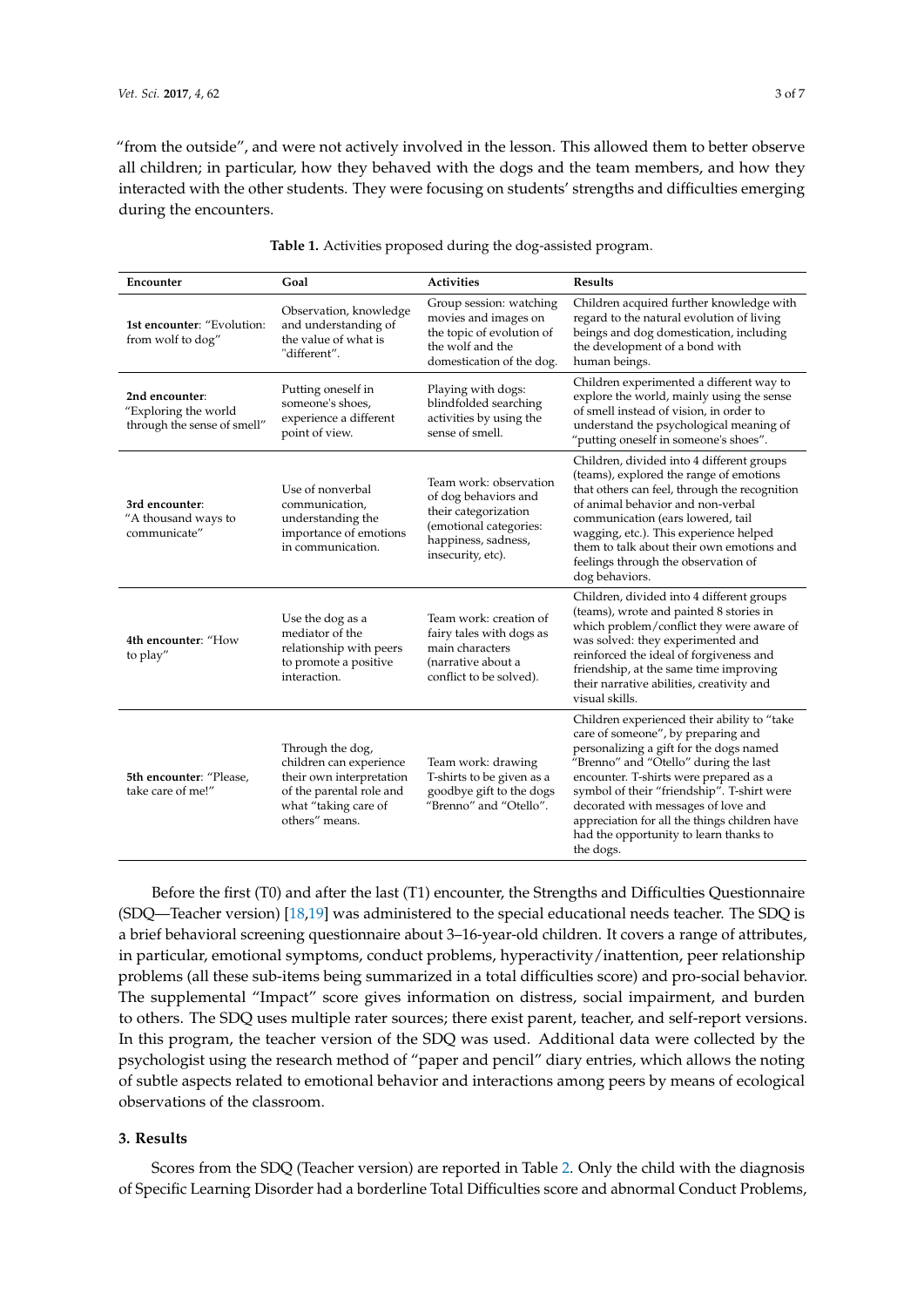Hyperactivity/Inattention and Impact scores. One child had a borderline Peer Problems score, another received an abnormal Hyperactivity/Inattention score, with a borderline Impact score. None of the children was rated as having difficulties in the Prosocial behavior domain. At the end of the program (T1), SDQ was administered to the same special educational needs teacher. As for children rated as having difficulties at T0, at T1 they all received increased (abnormal) Total Difficulties scores. The special educational needs teacher was interviewed (unstructured interview) at T1, after the administration of the SDQ. During the interview, she reported that, observing the activities "from the outside" (and not being actively involved in the lesson as usual)—in addition to having the presence of the dogs acting as "social mediator"—allowed her to better understand children's behavior (towards the dogs, the team members and the other students) and to more accurately recognize their difficulties. These results are consistent with the observations made by the psychologist, who used the research method of the "pen and pencil" diary to monitor children's behavior during interactions with peers and dogs.

<span id="page-3-0"></span>

|       |                |                |                   | T <sub>0</sub> |    |                |                         |                |                  |                | <b>T1</b>         |                |    |                 |
|-------|----------------|----------------|-------------------|----------------|----|----------------|-------------------------|----------------|------------------|----------------|-------------------|----------------|----|-----------------|
| Child | ES             | CP             | H                 | <b>PP</b>      | PB | $\bf{I}$       | TOT ES                  |                | CP               | H              | <b>PP</b>         | I              | PB | <b>TOT</b>      |
| 1     | $\Omega$       | $\theta$       | $\overline{2}$    | $\Omega$       | 7  | $\theta$       | $\overline{2}$          | $\Omega$       | $\Omega$         | $\overline{2}$ | $\Omega$          | $\Omega$       | 7  | $\overline{2}$  |
| 2     | $\theta$       | $\theta$       | $\overline{2}$    | $\theta$       | 10 | $\theta$       | $\overline{2}$          | $\theta$       | $\theta$         | $\overline{2}$ | 0                 | $\theta$       | 10 | $\overline{2}$  |
| 3     | $\theta$       | $\theta$       | $\theta$          | $\Omega$       | 9  | $\mathbf{0}$   | $\bf{0}$                | $\theta$       | $\theta$         | $\mathbf{0}$   | $\mathbf{0}$      | $\Omega$       | 9  | $\bf{0}$        |
| 4     | $\theta$       | $\theta$       | $\theta$          | $\theta$       | 10 | $\mathbf{0}$   | $\bf{0}$                | $\theta$       | $\theta$         | $\mathbf{0}$   | 0                 | $\theta$       | 10 | $\bf{0}$        |
| 5     | 1              | $\theta$       | $\theta$          | $\Omega$       | 10 | $\theta$       | 1                       | 1              | $\theta$         | $\theta$       | 0                 | $\Omega$       | 10 | 1               |
| 6     | $\theta$       | $\overline{2}$ | $\overline{2}$    | $\theta$       | 10 | $\mathbf{0}$   | $\overline{\mathbf{4}}$ | $\theta$       | $\overline{2}$   | $\overline{2}$ | 0                 | $\Omega$       | 10 | 4               |
| 7     | $\Omega$       | $\overline{0}$ | $\overline{0}$    | $\Omega$       | 8  | $\Omega$       | $\bf{0}$                | $\theta$       | $\boldsymbol{0}$ | $\theta$       | 0                 | $\Omega$       | 8  | $\bf{0}$        |
| 8     | $\overline{2}$ | $4^{\ddagger}$ | $7^{\frac{1}{4}}$ | $\theta$       | 6  | $3^{\ddagger}$ | 13<br>×.                | 4              | 4‡               | 8 <sup>†</sup> | $\theta$          | 3 <sup>†</sup> | 8  | $16 \nmid$      |
| 9     | $\Omega$       | $\mathbf{0}$   | $\theta$          | $\theta$       | 10 | $\theta$       | $\bf{0}$                | $\theta$       | $\theta$         | $\theta$       | $\theta$          | $\Omega$       | 10 | $\bf{0}$        |
| 10    | $\Omega$       | $\theta$       | $\theta$          | $\Omega$       | 10 | $\Omega$       | $\bf{0}$                | $\Omega$       | $\theta$         | $\theta$       | $\theta$          | $\Omega$       | 10 | $\mathbf{0}$    |
| 11    | $\Omega$       | $\theta$       | $\theta$          | $\theta$       | 10 | $\theta$       | $\bf{0}$                | $\Omega$       | $\theta$         | $\Omega$       | $\theta$          | $\Omega$       | 10 | $\bf{0}$        |
| 12    | $\theta$       | 1              | $\overline{2}$    | $\theta$       | 10 | $\theta$       | 3                       | $\Omega$       | $\mathbf 1$      | $\overline{2}$ | $\theta$          | $\Omega$       | 10 | 3               |
| 13    | $\mathbf{2}$   | $\theta$       | $\mathbf{1}$      | $\Omega$       | 10 | $\theta$       | 3                       | $\overline{4}$ | $\Omega$         | 1              | $\Omega$          | $\Omega$       | 10 | 5               |
| 14    | $\overline{2}$ | $\overline{2}$ | $\overline{2}$    | $4*$           | 7  | $\theta$       | 10                      | $\overline{4}$ | $5^{\ddagger}$   | $\overline{4}$ | $5^{\frac{1}{4}}$ | $\Omega$       | 7  | 18 <sup>†</sup> |
| 15    | $\Omega$       | $\Omega$       | $\overline{2}$    | $\theta$       | 10 | $\mathbf{0}$   | $\overline{2}$          | $\Omega$       | $\theta$         | $\overline{2}$ | $\theta$          | $\Omega$       | 10 | $\overline{2}$  |
| 16    | $\Omega$       | $\theta$       | 3                 | $\Omega$       | 9  | $\theta$       | 3                       | $\Omega$       | $\Omega$         | 3              | $\theta$          | $\Omega$       | 9  | 3               |
| 17    | $\Omega$       | $\mathbf{1}$   | 1                 | $\theta$       | 10 | $\mathbf{0}$   | $\overline{2}$          | $\theta$       | 1                | 1              | $\theta$          | $\Omega$       | 10 | $\overline{2}$  |
| 18    | 1              | $\theta$       | $\theta$          | $\Omega$       | 10 | $\theta$       | 1                       | 1              | $\theta$         | $\theta$       | $\theta$          | $\Omega$       | 10 | $\mathbf{1}$    |
| 19    | $\theta$       | 1              | 8 <sup>†</sup>    | $\mathbf{1}$   | 6  | $1*$           | 10                      | 1              | 1                | 8 <sup>†</sup> | 6 <sup>‡</sup>    | $\Omega$       | 7  | $16 \nmid$      |
| 20    | $\theta$       | $\theta$       | $\theta$          | $\theta$       | 10 | $\theta$       | $\bf{0}$                | 0              | $\theta$         | $\mathbf{0}$   | $\theta$          | $\theta$       | 10 | $\bf{0}$        |
| 21    | $\Omega$       | 1              | 4                 | $\Omega$       | 10 | $\Omega$       | 5                       | $\Omega$       | 1                | 4              | $\Omega$          | $\Omega$       | 10 | 5               |

**Table 2.** SDQ (Teacher version) Scores.

**ES:** Emotional Symptoms Score; **CP:** Conduct Problems Score; **H:** Hyperactivity/Inattention Score; **PP:** Peer Problems Score; **PB:** Prosocial Behavior Score; **I:** Impact Score; **Total:** Total Difficulties Score. **\*** Borderline scores; ‡ Abnormal scores.

#### **4. Discussion**

Here, we have described a pilot dog-assisted educational program aimed at promoting social integration in a multi-cultural elementary classroom. The protocol proposed was developed with the aim of introducing pet dogs into the class to stimulate understanding of different types of communication and behavior, ultimately facilitating positive relationships among peers through the mediation of the dogs. The study was carried out in order to assess the effect of the program on teachers' perception of children's difficulties (e.g., peer relationship problems) and strengths (prosocial behaviors) by means of a brief behavioral screening (SDQ).

Although it is difficult to draw firm conclusions, given the pilot nature of the study and the lack of a control group, overall results indicate that, by means of the recognition of dog's behavior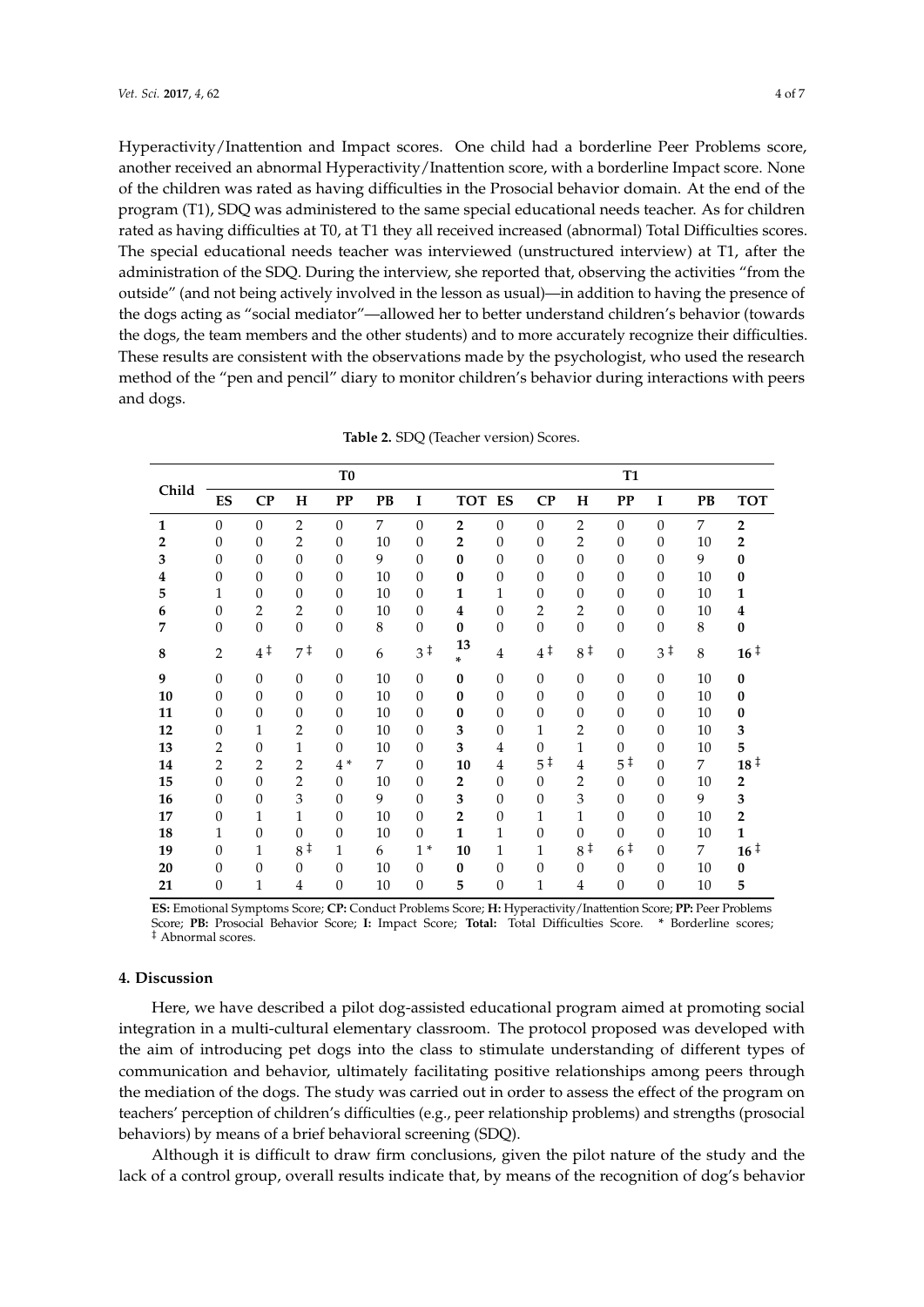and their non-verbal communication, children were able to express their emotions and to show behaviors that had not been recognized by the teachers prior to the intervention. In particular, the SDQ Total Difficulties scores increased between T0 and T1, a result that suggests the teacher's increased awareness of students' difficulties as a result of the dog-assisted program. The teacher's observations, also expressed during the informal interview, were consistent with those of the psychologist (annotated in the diary). It is of interest that, although the request was prompted by the special education teacher, who was in charge of a student with some difficulties, this brief program was able to allow the detection of some difficulties in other children that had been overlooked prior the intervention.

These observations may represent a first step that might encourage the application of dog-assisted programs to target specific behavioral/relational problems and to promote social integration in educational contexts, informing feasibility in the design of larger studies and suggesting assessment tools, such as the SDQ. The use of the SDQ questionnaire appears to have allowed teachers to become more aware of some behavioral problems that had been previously underestimated, as well as specific strengths characterizing some of the children.

Through their presence and interaction with children, dogs have the potential to promote the establishment of a trusting student-teacher relationship, to positively affect social behavior and motivation, and to reduce aggression episodes and behavioral problems. As shown in previous research, the presence of animals in the educational environment may provide enjoyment and hands-on educational experiences, enhanced psychological wellbeing, and increased empathy and socio-emotional development [\[5,](#page-5-3)[20\]](#page-5-9). More research is warranted in order to understand which activities are more effective, to correlate outcomes of the interventions to children's familiarity with—and attitudes towards—animals [\[21\]](#page-5-10), and to explore the mechanisms underlying the positive effects observed [\[22\]](#page-5-11), particularly in relation to physiological stress reactions of students in school settings [\[17](#page-5-6)[,23](#page-5-12)[,24\]](#page-5-13). Attentional aspects of children's relationships with pet animals should also be encouraged [\[25\]](#page-5-14), especially in the light of recent evidence on the effect of dogs in improving cognitive learning and specific school-related tasks (e.g., reading) [\[26](#page-6-0)[,27\]](#page-6-1).

#### **5. Conclusions**

The preliminary evaluations carried out in this program indicate that the methodological protocol here proposed is able to advise teachers on which individuals are more in need of support. We can speculate that, following the activities with the dogs, the strengths and difficulties of some students may reveal themselves more clearly, and could subsequently be operated on by teachers. This pilot study can thus inform future (controlled) studies to be carried out in educational settings.

**Acknowledgments:** We would like to thank the Director of the School "Elsa Morante" of Rome, Patrizia Pernice, as well as the teachers and the special education needs teacher Paola Cecconi, the educator Michela Colazzo, the parents for their generous support for the project, and all the children that participated in the project.

**Author Contributions:** Cinzia Correale, Lara Crescimbene, and Francesca Cirulli designed the intervention; Cinzia Correale and Lara Crescimbene performed the intervention and collected the data; Marta Borgi, Cinzia Correale, and Francesca Cirulli wrote the manuscript. All authors have read and approved the manuscript in the current form.

**Conflicts of Interest:** The authors declare no conflict of interest.

#### **References**

- <span id="page-4-0"></span>1. Jones, S.M.; Bouffard, S.M. *Social and Emotional Learning in Schools: From Programs to Strategies*; Social Policy Report; Society for Research in Child Development: Washington, DC, USA, 2012; Volume 26.
- <span id="page-4-1"></span>2. Wilson, E. *Biophilia: The Human Bond with Other Species*; Harvard University Press: Harvard, MA, USA, 1984.
- <span id="page-4-2"></span>3. McNicholas, J.; Collis, G.M. Dogs as catalysts for social inter-actions: Robustness of the effect. *Br. J. Psychol.* **2000**, *91*, 61–70. [\[CrossRef\]](http://dx.doi.org/10.1348/000712600161673) [\[PubMed\]](http://www.ncbi.nlm.nih.gov/pubmed/10717771)
- <span id="page-4-3"></span>4. Cirulli, F.; Borgi, M.; Berry, A.; Francia, N.; Alleva, E. Animal-assisted interventions as innovative tools for mental health. *Annali dell'Istituto Superiore di Sanità* **2011**, *47*, 341–348. [\[PubMed\]](http://www.ncbi.nlm.nih.gov/pubmed/22194067)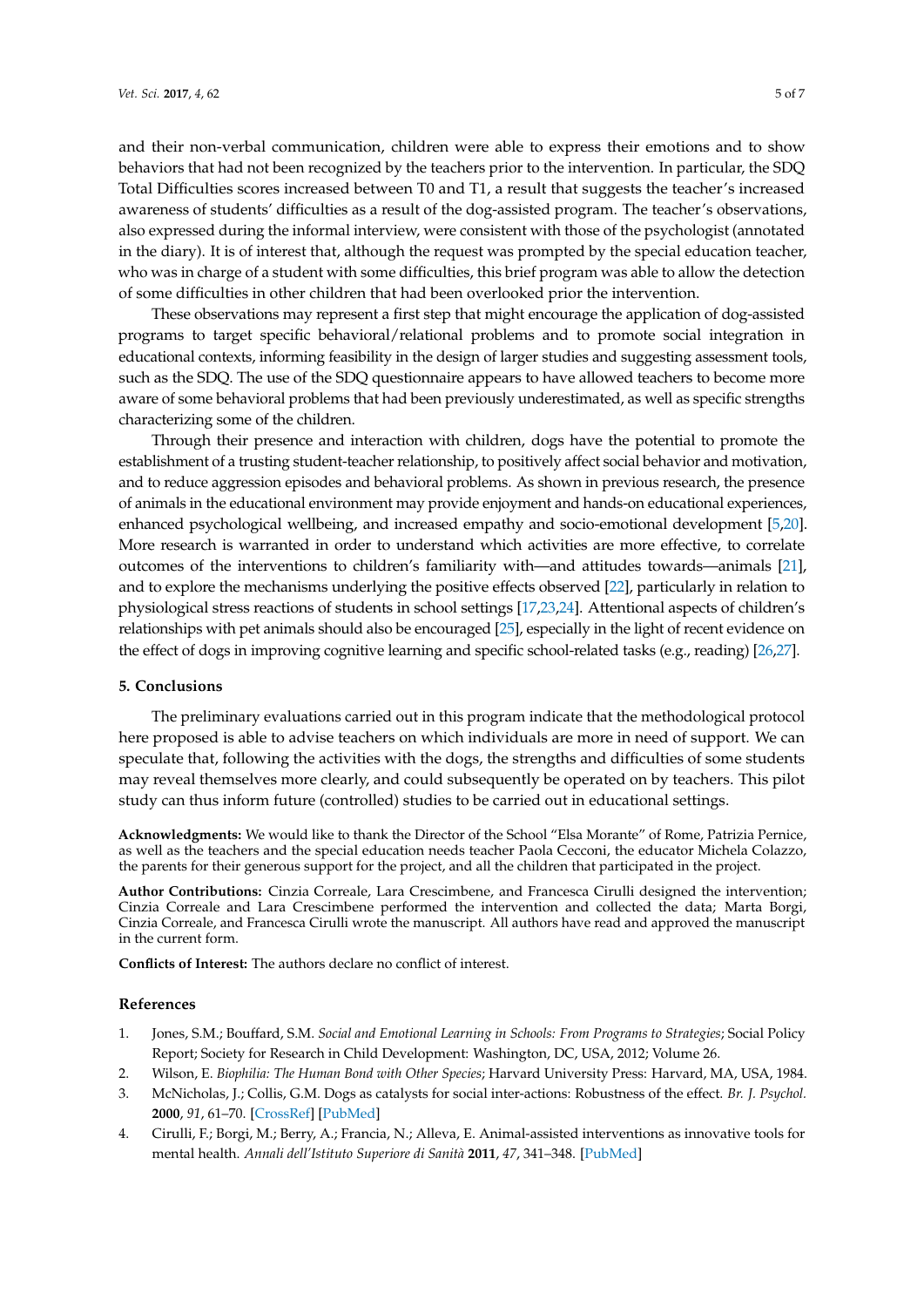- <span id="page-5-3"></span>5. Brelsford, V.L.; Meints, K.; Gee, N.R.; Pfeffer, K. Animal-Assisted Interventions in the Classroom—A Systematic Review. *Int. J. Environ. Res. Public Health* **2017**, *14*. [\[CrossRef\]](http://dx.doi.org/10.3390/ijerph14070669) [\[PubMed\]](http://www.ncbi.nlm.nih.gov/pubmed/28640200)
- <span id="page-5-0"></span>6. Purewal, R.; Christley, R.; Kordas, K.; Joinson, C.; Meints, K.; Gee, N.; Westgarth, C. Companion animals and child/adolescent development: A systematic review of the evidence. *Int. J. Environ. Res. Public Health* **2017**, *14*. [\[CrossRef\]](http://dx.doi.org/10.3390/ijerph14030234) [\[PubMed\]](http://www.ncbi.nlm.nih.gov/pubmed/28264460)
- <span id="page-5-1"></span>7. Rud, A.G., Jr.; Beck, A.M. Companion animals in Indiana elementary schools. *Anthrozoös* **2003**, *16*, 241–251. [\[CrossRef\]](http://dx.doi.org/10.2752/089279303786992134)
- 8. Jalongo, M.R.; Astorino, T.; Bomboy, N. Canine visitors: The influence of therapy dogs on young children's learning and well-being in classrooms and hospitals. *Early Child. Educ. J.* **2004**, *32*, 9–16. [\[CrossRef\]](http://dx.doi.org/10.1023/B:ECEJ.0000039638.60714.5f)
- <span id="page-5-2"></span>9. Beetz, A. Socio-emotional correlates of a schooldog-teacher-team in the classroom. *Front. Psychol.* **2013**, *4*. [\[CrossRef\]](http://dx.doi.org/10.3389/fpsyg.2013.00886) [\[PubMed\]](http://www.ncbi.nlm.nih.gov/pubmed/24348440)
- 10. Zasloff, R.L.; Hart, L.A.; DeArmond, H. Animals in elementary school education in California. *J. Appl. Anim. Welf. Sci.* **1999**, *2*, 347–357. [\[CrossRef\]](http://dx.doi.org/10.1207/s15327604jaws0204_8) [\[PubMed\]](http://www.ncbi.nlm.nih.gov/pubmed/16363938)
- 11. Hergovich, A.; Monshi, B.; Semmler, G.; Zieglmayer, V. The effects of the presence of a dog in the classroom. *Anthrozoös* **2002**, *15*, 37–50. [\[CrossRef\]](http://dx.doi.org/10.2752/089279302786992775)
- 12. Kotrschal, K.; Ortbauer, B. Behavioral effects of the presence of a dog in a classroom. *Anthrozoös* **2003**, *16*, 147–159. [\[CrossRef\]](http://dx.doi.org/10.2752/089279303786992170)
- 13. Anderson, K.L.; Olson, M.R. The value of a dog in a classroom of children with severe emotional disorders. *Anthrozoös* **2006**, *19*, 35–49. [\[CrossRef\]](http://dx.doi.org/10.2752/089279306785593919)
- 14. Esteves, S.W.; Stokes, T. Social effects of a dog's presence on children with disabilities. *Anthrozoös* **2008**, *21*, 5–15. [\[CrossRef\]](http://dx.doi.org/10.2752/089279308X274029)
- <span id="page-5-4"></span>15. O'Haire, M.E.; Slaughter, V.; McKenzie, S.J.; McCune, S. Effects of animal-assisted activities with guinea pigs in the primary school classroom. *Anthrozoös* **2013**, *26*, 445–458. [\[CrossRef\]](http://dx.doi.org/10.2752/175303713X13697429463835) [\[PubMed\]](http://www.ncbi.nlm.nih.gov/pubmed/24265514)
- <span id="page-5-5"></span>16. O'Haire, M.E.; McKenzie, S.J.; McCune, S.; Slaughter, V. Effects of classroom animal-assisted activities on social functioning in children with autism spectrum disorder. *J. Altern. Complement. Med.* **2014**, *20*, 162–168. [\[CrossRef\]](http://dx.doi.org/10.1089/acm.2013.0165) [\[PubMed\]](http://www.ncbi.nlm.nih.gov/pubmed/24156772)
- <span id="page-5-6"></span>17. Binfet, J.T. The effects of group-administered canine therapy on university students' wellbeing: A randomized controlled trial. *Anthrozoös* **2017**, *30*, 397–414. [\[CrossRef\]](http://dx.doi.org/10.1080/08927936.2017.1335097)
- <span id="page-5-7"></span>18. Goodman, R. The Strengths and Difficulties Questionnaire: A research note. *J. Child Psychol. Psychiatry* **1997**, *38*, 581–586. [\[CrossRef\]](http://dx.doi.org/10.1111/j.1469-7610.1997.tb01545.x) [\[PubMed\]](http://www.ncbi.nlm.nih.gov/pubmed/9255702)
- <span id="page-5-8"></span>19. Tobia, V.; Gabriele, M.A.; Marzocchi, G.M. Norme italiane dello Strengths and Difficulties Questionnaire (SDQ): Il comportamento dei bambini italiani valutato dai loro insegnanti. *Disturbi di Attenzione e Iperattività* **2011**, *6*, 167–174.
- <span id="page-5-9"></span>20. Daly, B.; Suggs, S. Teachers' experiences with humane education and animals in the elementary classroom: Implications for empathy development. *J. Moral Educ.* **2010**, *39*, 101–112. [\[CrossRef\]](http://dx.doi.org/10.1080/03057240903528733)
- <span id="page-5-10"></span>21. Borgi, M.; Cirulli, F. Attitudes towards animals among kindergarten children: Species preferences. *Anthrozoös* **2015**, *28*, 45–59. [\[CrossRef\]](http://dx.doi.org/10.2752/089279315X14129350721939)
- <span id="page-5-11"></span>22. Borgi, M.; Cirulli, F. Pet Face: Mechanisms Underlying Human-Animal Relationships. *Front. Psychol.* **2016**, *7*. [\[CrossRef\]](http://dx.doi.org/10.3389/fpsyg.2016.00298) [\[PubMed\]](http://www.ncbi.nlm.nih.gov/pubmed/27014120)
- <span id="page-5-12"></span>23. Beetz, A.; Uvnäs-Moberg, K.; Julius, H.; Kotrschal, K. Psychosocial and psychophysiological effects of human-animal interactions: The possible role of oxytocin. *Front. Psychol.* **2012**, *3*. [\[CrossRef\]](http://dx.doi.org/10.3389/fpsyg.2012.00234) [\[PubMed\]](http://www.ncbi.nlm.nih.gov/pubmed/22866043)
- <span id="page-5-13"></span>24. Julius, H.; Beetz, A.; Kotrschal, K.; Turner, D.; Uvnäs-Moberg, K. *Attachment to Pets: An Integrative View of Human-Animal Relationships with Implications for Therapeutic Practice*; Hogrefe Publishing: Cambridge, MA, USA, 2013.
- <span id="page-5-14"></span>25. Borgi, M.; Cogliati-Dezza, I.; Brelsford, V.; Meints, K.; Cirulli, F. Baby schema in human and animal faces induces cuteness perception and gaze allocation in children. *Front. Psychol.* **2014**, *5*. [\[CrossRef\]](http://dx.doi.org/10.3389/fpsyg.2014.00411) [\[PubMed\]](http://www.ncbi.nlm.nih.gov/pubmed/24847305)